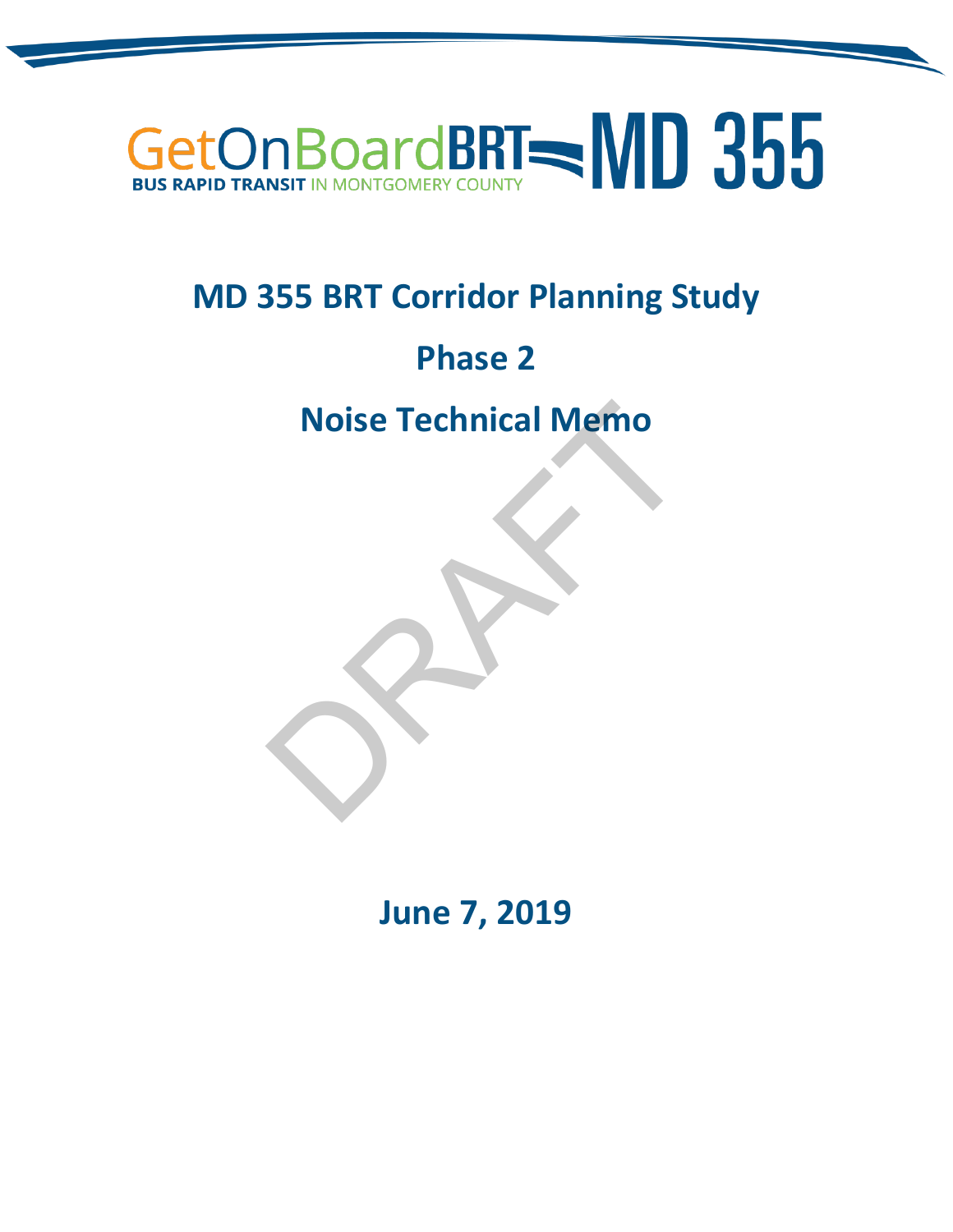

### **Table of Contents**

### **List of Tables**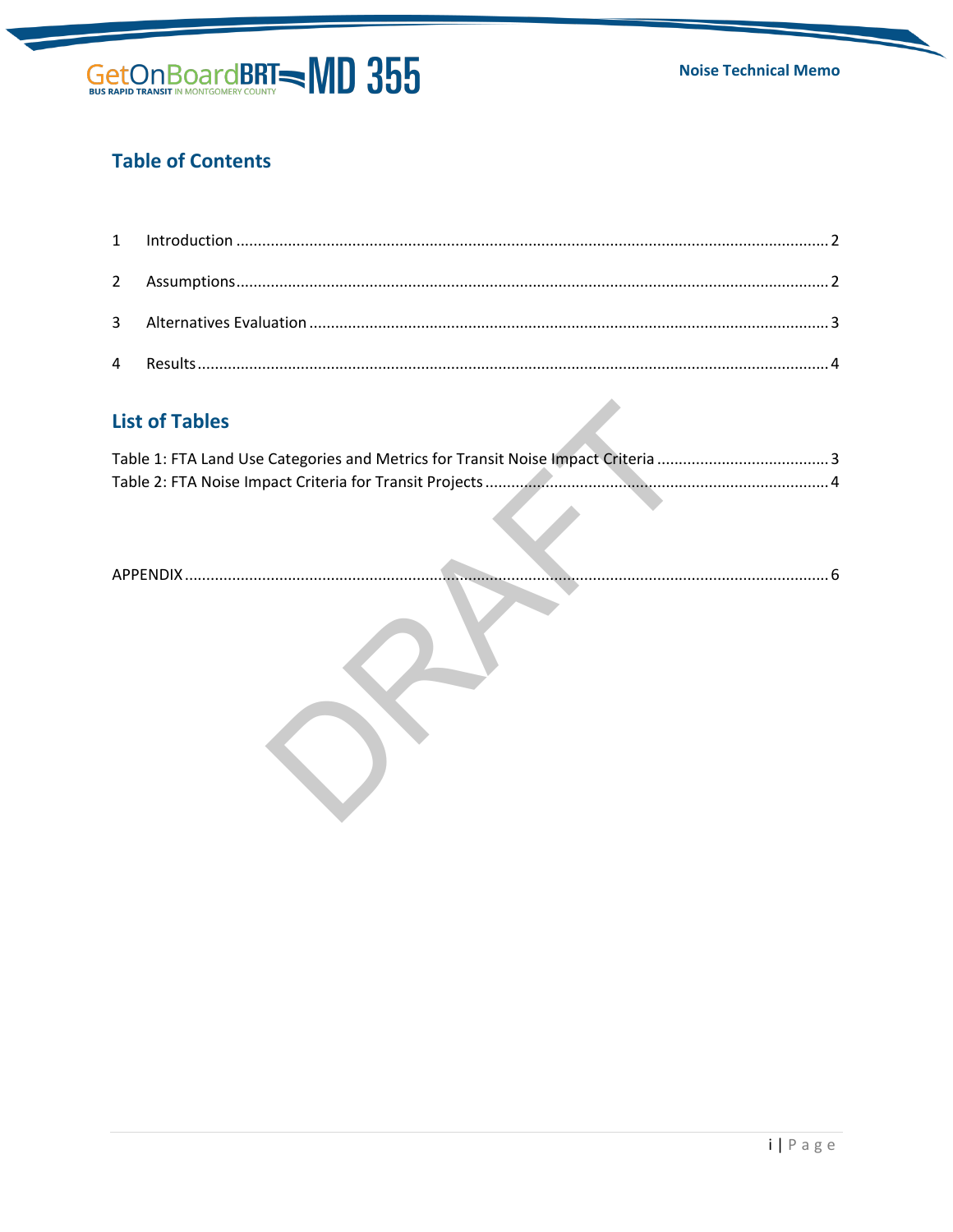#### <span id="page-2-0"></span>**1 Introduction**

Segments of BRT alternatives where roadway widening is proposed (Alternatives B and C) and noisegenerating vehicular traffic (either BRT operations or relocation of existing general purpose traffic lanes) may ultimately be located closer to roadside land uses were evaluated using the FTA General Assessment process for potential noise impacts. The FTA General Assessment process allows for the comparison of alternatives and provides noise predictions commensurate with the level of design of alternatives in the early stages of project planning. The process uses estimates of the existing noise environment based on distances between noise sensitive receptors and distance from major transportation noise sources such as interstates, other roadways, and railroads. The objective of this assessment was to identify corridor segments which may realize noise effects from the proposed improvements and should be considered for future detailed study.

This general assessment does not include detailed modeling or field measurement of ambient noise levels or consideration of terrain and building features; such a detailed analysis of noise effects would be completed as part of subsequent FTA New Starts and NEPA compliance activities and to address community and stakeholder concerns.

#### <span id="page-2-1"></span>**2 Assumptions**

Existing noise levels (dBA) were conservatively estimated based on FTA criteria and distance from the existing roadway noise source. Typically, existing noise levels were assumed to be 65 dBA throughout the corridor expect in areas with low density development, greater setbacks, or especially sensitive receptors for which an existing noise level of 60dBA was used.

In areas of proposed roadway widening, adjacent noise receptors were classified into land use categories consistent with FTA guidance (Table 1). Category 2 uses are most prevalent throughout the corridor and noise effects are evaluated using day-night sound level  $(L_{dn})$  which is an estimated noise level calculated over a 24-hour period. Category 1 and 3 land categories are more specific to activities which are most susceptible to noise affecting their purpose or human use of those facilities, and evaluation is more focused on the sound level occurring during the most active time -period of the day.nt does not include detailed modeling or field measurement o<br>
perrain and building features; such a detailed analysis of nc<br>
f subsequent FTA New Starts and NEPA compliance activ<br>
nolder concerns.<br>
ABA) were conservatively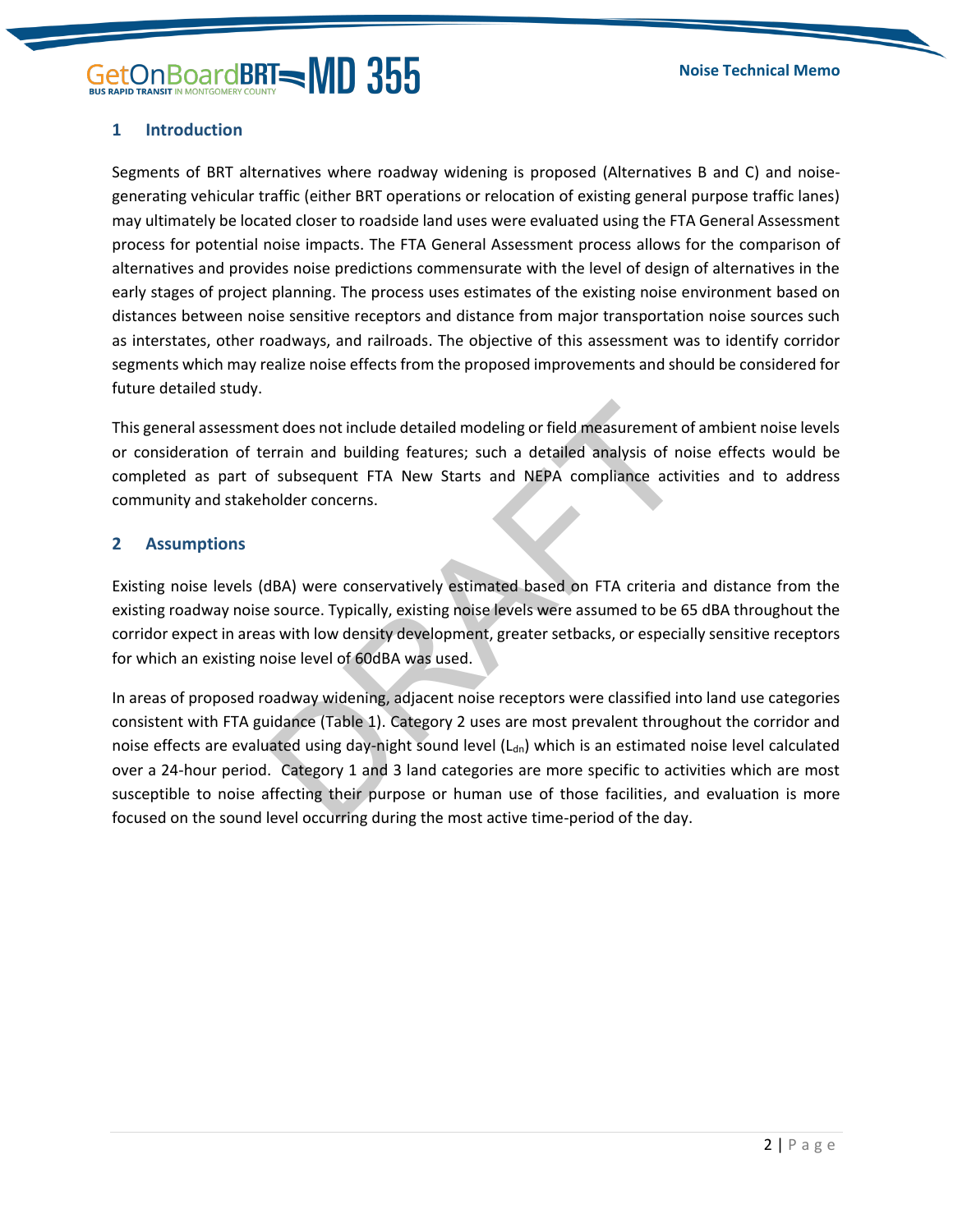<span id="page-3-1"></span>

| <b>Land Use</b><br><b>Category</b> | <b>Noise Metric</b><br>(dBA) | <b>Description of Land Use Category</b>                                                                                                                                                                                                                                                                                                                                                                                                                                                                       |
|------------------------------------|------------------------------|---------------------------------------------------------------------------------------------------------------------------------------------------------------------------------------------------------------------------------------------------------------------------------------------------------------------------------------------------------------------------------------------------------------------------------------------------------------------------------------------------------------|
| $\mathbf{1}$                       | Outdoor $L_{eq}(h)^*$        | Tracts of land where quiet is an essential element in their intended purpose.<br>This category includes lands set aside for serenity and quiet, and such land<br>uses as outdoor amphitheaters and concert pavilions, as well as National<br>Historic Landmarks with significant outdoor use. Also included are recording<br>studios and concert halls.                                                                                                                                                       |
| 2                                  | Outdoor L <sub>dn</sub>      | Residences and buildings where people normally sleep. This category includes<br>homes, hospitals and hotels where a nighttime sensitivity to noise is assumed<br>to be of utmost importance.                                                                                                                                                                                                                                                                                                                  |
| 3                                  | Outdoor $L_{eq}(h)^*$        | Institutional land uses with primarily daytime and evening use. This category<br>includes schools, libraries, theaters, and churches where it is important to<br>avoid interference with such activities as speech, meditation and<br>concentration on reading material. Places for meditation or study associated<br>with cemeteries, monuments, museums, campgrounds and recreational<br>facilities can also be considered to be in this category. Certain historical sites<br>and parks are also included. |

**Table 1: FTA Land Use Categories and Metrics for Transit Noise Impact Criteria**

Note: \* L<sub>eq</sub> for the noisiest hour of transit-related activity during hours of noise sensitivity

Based on FTA guidance, noise criteria do not apply to most commercial or industrial uses because, in general, the activities within these buildings are compatible with higher noise levels and such uses are not typically considered to be noise sensitive. However, noise screening within commercial areas along MD 355 where widening is proposed were evaluated for potential noise increases using residential criteria to fully consider potential effects of the proposed project.

BRT activity was assumed to involve five peak hourly trips (day) and four off-peak hourly trips (night) as representative of the busiest operation. BRT vehicles were assumed to be traveling at a maximum speed of 45 mph to estimate the highest potential noise contribution from operations, although actual vehicle speeds would vary considerably along the route dependent on location between stations. BRT vehicles were input as diesel-powered buses. Distances to receptors associated with the proposed improvements were generally averaged along the studied segments (e.g. some receptors in each segment may be closer than the distance used in the model). method and interference with such activities as speech, and concentration on reading material. Places for meditation<br>concentration on reading material. Places for meditation<br>facilities can also be considered to be in this

#### <span id="page-3-0"></span>**3 Alternatives Evaluation**

The FTA general assessment spreadsheet identifies potential impact as a range measure of the cumulative noise environment (not a strictly additive basis), accounting for the combination of existing noise and noise attributable to the proposed transit improvement (**Table 2**).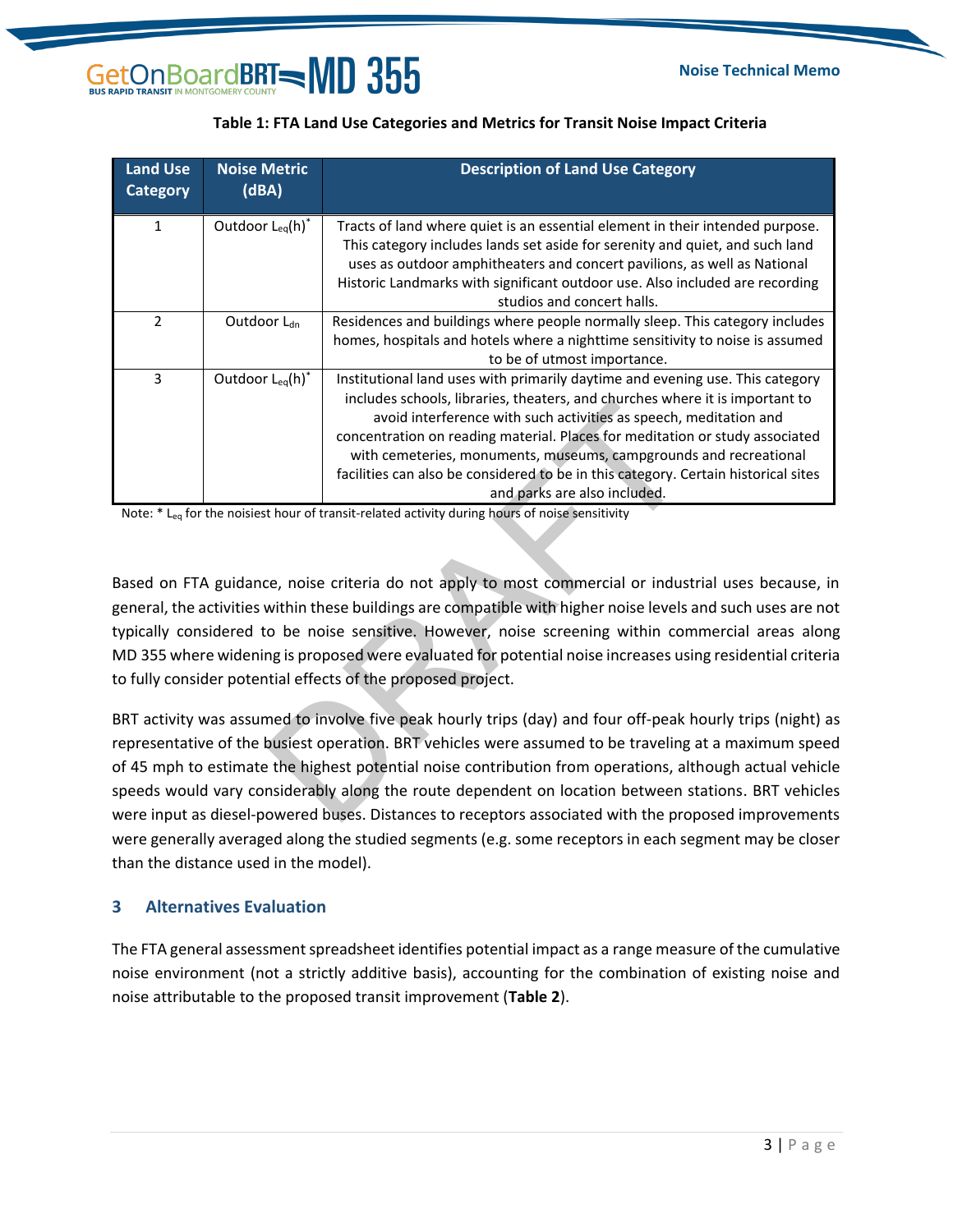

<span id="page-4-1"></span>

Where general assessment results note a Moderate Impact, the change in the cumulative noise level is noticeable to most people, but may not be sufficient to cause strong, adverse reactions from the community. Other project-specific factors must be considered to determine the magnitude of the impact and the need for mitigation, such as the existing level, predicted level of increase over existing noise levels and the types and numbers of noise-sensitive land uses affected.

#### <span id="page-4-0"></span>**4 Results**

Results of the general noise assessment anticipate only minor potential impacts associated with implementation of either Alternative B or Alternative C. Results of the segment analyses are provided in the appendix to this memo.

Only one specific area of potential impact was identified through the assessment. Under Alternative B, a moderate impact along the commercial corridor between Gude Drive and Shady Grove Road, especially on the northbound side where existing facilities are located less than 50 feet from the roadway, may be realized. However, as previously noted, commercial facilities are generally not considered to be noise-sensitive land uses and a moderate impact using the assessment does not indicate a noise impact above FTA threshold criteria.

While not specifically identified through the general assessment, the following locations have sensitive receptors and the noise environment at these locations is anticipated to be affected by roadway widening. Future detailed analysis is therefore warranted for: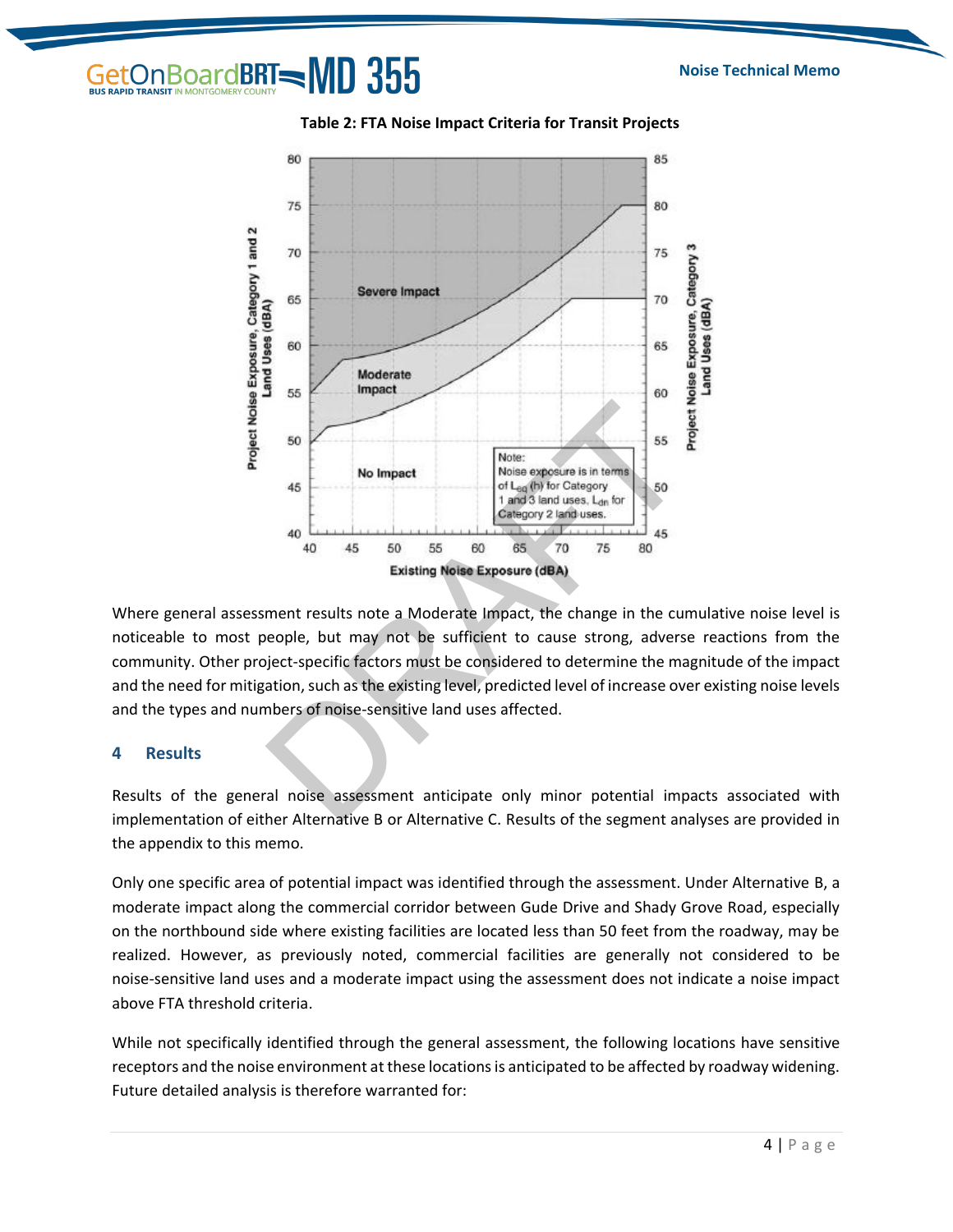- Segment 4 West Deer Park to Education Boulevard: Bohrer Park (Gaithersburg) and Caring Matters (a hospice center) are adjacent to southbound MD 355. Careful consideration of noise effects at this location should carefully consider the appropriate land use category (either 1 or 3) to accurately address noise impacts.
- Segment 4 Ridgemont Road to Shady Grove Road: The King Farm Homestead and Community Garden is located along the southbound lanes of MD 355. Potential effects on the setting of this historic resource should be evaluated in future project phases.
- Segment 5 Summit Avenue to Fulks Corner Avenue: The St. Martin of Tours Church is located at 201 South Frederick Avenue in Gaithersburg and this community resource is approximately 25 feet from the edge of northbound MD 355.

As noted, this general assessment provides a broad evaluation of potential noise effects. Assumptions used were conservative and distances to receptors were averaged over specific roadway segments. Individual land uses may experience higher or lower noise effects than noted for applicable study segments. I assessment provides a broad evaluation of potential noise<br>ve and distances to receptors were averaged over specific<br>may experience higher or lower noise effects than noted<br>ts or detailed modeling was performed and parame

No field measurements or detailed modeling was performed and parameters regarding proposed system design are preliminary. A detailed noise assessment should be completed once engineering design has progressed to more precisely characterize noise impacts and evaluate the feasibility and effectiveness of minimization and mitigation options.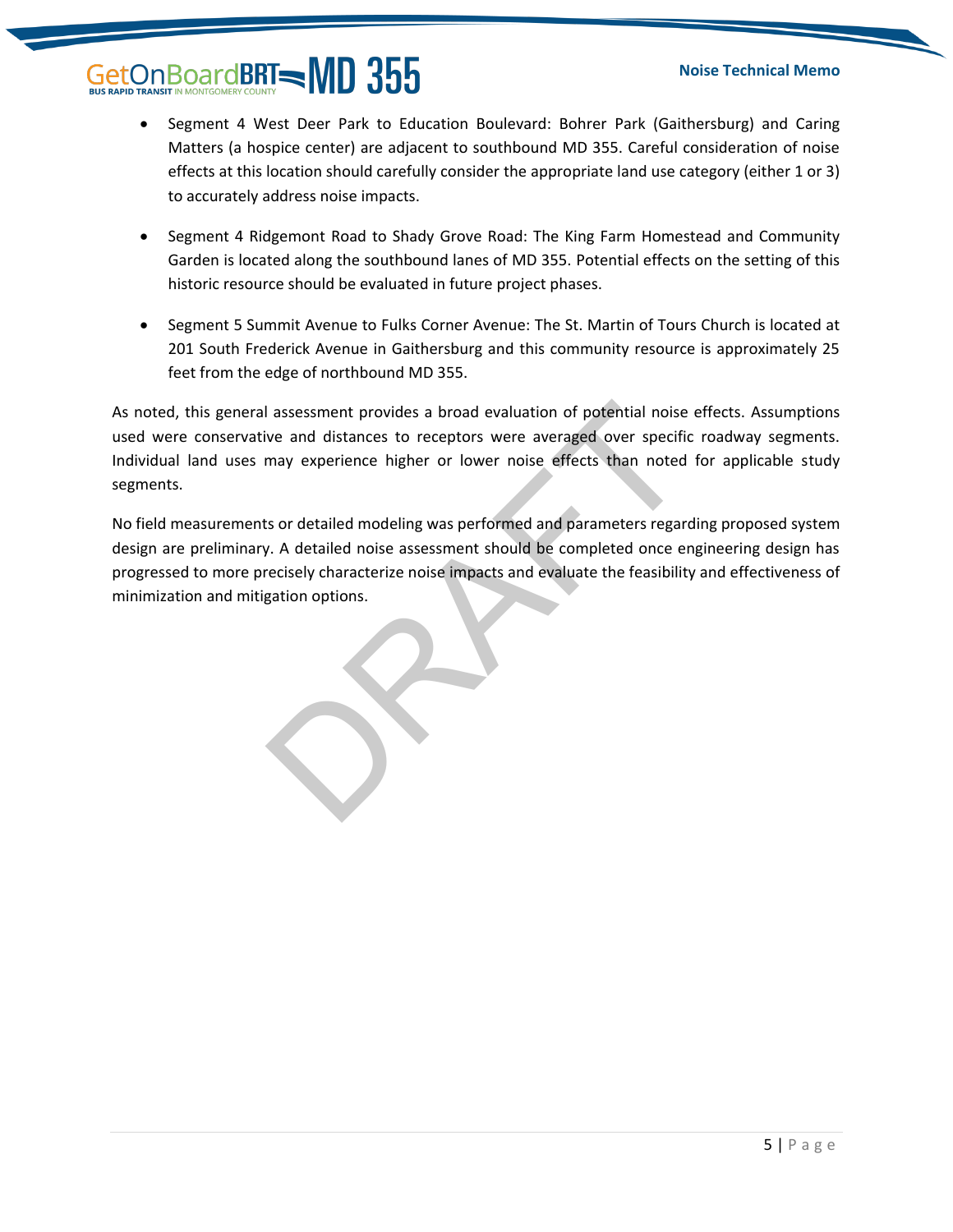<span id="page-6-0"></span>

**Noise Technical Memo**

**APPENDIX**

RAFT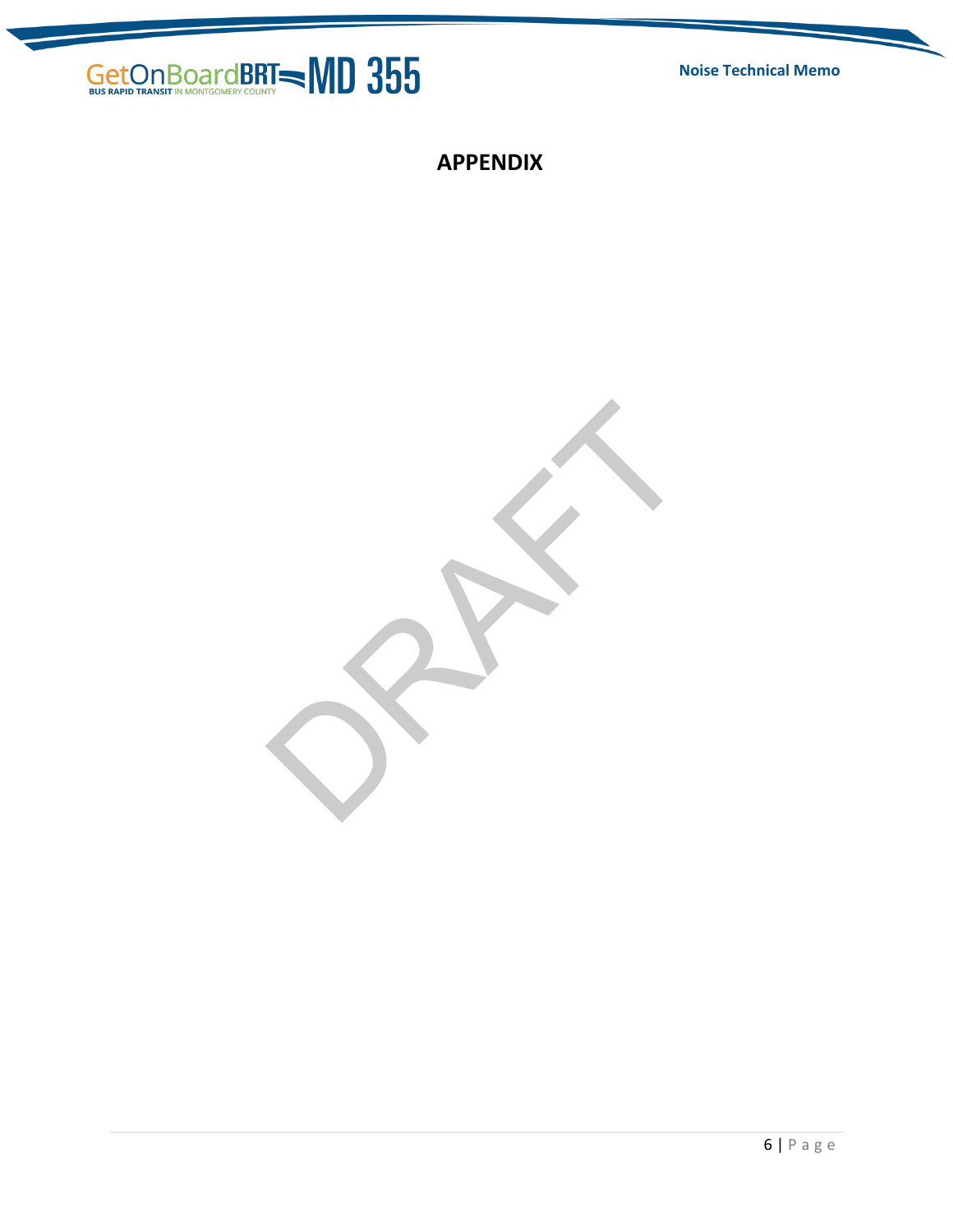### **Alternative B: Segment General Assessments**

| <b>Project:</b> Alt B Segment 2: Tuckerman Ln to Edison Ln (Residential)<br><b>Receiver: Receiver 1</b> |                 |                    |                     |                         |        |             |  |  |  |  |
|---------------------------------------------------------------------------------------------------------|-----------------|--------------------|---------------------|-------------------------|--------|-------------|--|--|--|--|
|                                                                                                         |                 |                    | Noise Criteria      |                         |        |             |  |  |  |  |
| Source                                                                                                  | <b>Distance</b> | <b>Project Ldn</b> | <b>Existing Ldn</b> | Mod. Impact Sev. Impact |        | Impact?     |  |  |  |  |
| 1 Buses (diesel-powered)                                                                                | 43 ft           | 60.6 dBA           | 65 dBA              | 61 dBA                  | 66 dBA | None        |  |  |  |  |
| 2 --                                                                                                    | 50 ft           |                    | 65 dBA              | 61 dBA                  | 66 dBA |             |  |  |  |  |
| $3 - -$                                                                                                 | ft              |                    | 65 dBA              | 61 dBA                  | 66 dBA |             |  |  |  |  |
| $4 - -$                                                                                                 | ft              |                    | 65 dBA              | 61 dBA                  | 66 dBA |             |  |  |  |  |
| $5 -$                                                                                                   | ft              |                    | 65 dBA              | 61 dBA                  | 66 dBA |             |  |  |  |  |
| $6 - -$                                                                                                 | ft              |                    | 65 dBA              | 61 dBA                  | 66 dBA |             |  |  |  |  |
| <b>Combined Sources</b>                                                                                 |                 | 61 dBA             | 65 dBA              | 61 dBA                  | 66 dBA | <b>None</b> |  |  |  |  |

|                          | <b>Project:</b> Alt B Segment 2: Halpine Rd to Dodge St (Commercial)<br><b>Receiver: Receiver 1</b> |                    |                     |                         |        |             |  |  |
|--------------------------|-----------------------------------------------------------------------------------------------------|--------------------|---------------------|-------------------------|--------|-------------|--|--|
|                          |                                                                                                     |                    |                     | <b>Noise Criteria</b>   |        |             |  |  |
| <b>Source</b>            | <b>Distance</b>                                                                                     | <b>Project Ldn</b> | <b>Existing Ldn</b> | Mod. Impact Sev. Impact |        | Impact?     |  |  |
| 1 Buses (diesel-powered) | 55 ft                                                                                               | 59.0 dBA           | 65 dBA              | 61 dBA                  | 66 dBA | None        |  |  |
| 2 --                     | 50 ft                                                                                               |                    | 65 dBA              | 61 dBA                  | 66 dBA |             |  |  |
| $3 - -$                  | ft                                                                                                  |                    | 65 dBA              | 61 dBA                  | 66 dBA |             |  |  |
| $4 - -$                  | ft                                                                                                  |                    | 65 dBA              | 61 dBA                  | 66 dBA |             |  |  |
| $5 - -$                  | ft                                                                                                  |                    | 65 dBA              | 61 dBA                  | 66 dBA |             |  |  |
| $6 - -$                  | ft                                                                                                  |                    | 65 dBA              | 61 dBA                  | 66 dBA |             |  |  |
| <b>Combined Sources</b>  |                                                                                                     | 59 dBA             | 65 dBA              | 61 dBA                  | 66 dBA | <b>None</b> |  |  |

#### **Project:** Alt B Segment 3: Dodge St to Manakee St (Commercial) **Receiver:** Receiver 1

|                          |                             |                    | <b>Project:</b> Alt B Segment 2: Halpine Rd to Dodge St (Commercial) |                                                  |        |             |
|--------------------------|-----------------------------|--------------------|----------------------------------------------------------------------|--------------------------------------------------|--------|-------------|
|                          | <b>Receiver: Receiver 1</b> |                    |                                                                      |                                                  |        |             |
|                          |                             |                    |                                                                      |                                                  |        |             |
| <b>Source</b>            | <b>Distance</b>             | <b>Project Ldn</b> | <b>Existing Ldn</b>                                                  | <b>Noise Criteria</b><br>Mod. Impact Sev. Impact |        | Impact?     |
| 1 Buses (diesel-powered) | 55 ft                       | 59.0 dBA           | 65 dBA                                                               | 61 dBA                                           | 66 dBA | None        |
| $2 -$                    | 50 ft                       |                    | 65 dBA                                                               | $61$ dBA                                         | 66 dBA |             |
| $3 - -$                  | ft                          |                    | 65 dBA                                                               | 61 dBA                                           | 66 dBA |             |
| 4 --                     | ft                          |                    | 65 dBA                                                               | $61$ dBA                                         | 66 dBA |             |
| 5 --                     | ft                          |                    | 65 dBA                                                               | $61$ dBA                                         | 66 dBA |             |
| $6 -$                    | ft                          |                    | 65 dBA                                                               | 61 dBA                                           | 66 dBA |             |
| <b>Combined Sources</b>  |                             | <b>59 dBA</b>      | 65 dBA                                                               | 61 dBA                                           | 66 dBA | <b>None</b> |
|                          |                             |                    |                                                                      |                                                  |        |             |
|                          |                             |                    |                                                                      |                                                  |        |             |
|                          |                             |                    |                                                                      |                                                  |        |             |
|                          |                             |                    |                                                                      |                                                  |        |             |
|                          |                             |                    |                                                                      |                                                  |        |             |
|                          |                             |                    | <b>Project:</b> Alt B Segment 3: Dodge St to Manakee St (Commercial) |                                                  |        |             |
|                          | <b>Receiver: Receiver 1</b> |                    |                                                                      |                                                  |        |             |
|                          |                             |                    |                                                                      | <b>Noise Criteria</b>                            |        |             |
| <b>Source</b>            | <b>Distance</b>             | <b>Project Ldn</b> | <b>Existing Ldn</b>                                                  | Mod. Impact Sev. Impact                          |        | Impact?     |
| 1 Buses (diesel-powered) | $64$ ft                     | 58.0 dBA           | 65 dBA                                                               | 61 dBA                                           | 66 dBA | None        |
| $2 -$                    | 50 ft                       |                    | 65 dBA                                                               | 61 dBA                                           | 66 dBA |             |
| २ --                     | ft                          |                    | 65 dBA                                                               | 61 dBA                                           | 66 dBA |             |
| 4 --                     | ft                          |                    | 65 dBA                                                               | 61 dBA                                           | 66 dBA |             |
| $5 -$                    | ft                          |                    | 65 dBA                                                               | 61 dBA                                           | 66 dBA |             |
| $6 -$                    | ft                          |                    | 65 dBA                                                               | 61 dBA                                           | 66 dBA |             |
| <b>Combined Sources</b>  |                             | <b>58 dBA</b>      | 65 dBA                                                               | 61 dBA                                           | 66 dBA | <b>None</b> |

| <b>Project:</b> Alt B Segment 3: Mannakee St to College Pkwy (Institutional)<br><b>Receiver: Receiver 1</b> |                 |                     |                      |                         |        |             |  |  |
|-------------------------------------------------------------------------------------------------------------|-----------------|---------------------|----------------------|-------------------------|--------|-------------|--|--|
|                                                                                                             |                 |                     |                      | <b>Noise Criteria</b>   |        |             |  |  |
| <b>Source</b>                                                                                               | <b>Distance</b> | <b>Project Legh</b> | <b>Existing Legh</b> | Mod. Impact Sev. Impact |        | Impact?     |  |  |
| 1 Buses (diesel-powered)                                                                                    | 50 ft           | 54.0 dBA            | 60 dBA               | 63 dBA                  | 68 dBA | None        |  |  |
| 2 --                                                                                                        | 50 ft           |                     | 60 dBA               | 63 dBA                  | 68 dBA |             |  |  |
| $3 - -$                                                                                                     | ft              |                     | 60 dBA               | 63 dBA                  | 68 dBA |             |  |  |
| 4 --                                                                                                        | ft              |                     | 60 dBA               | 63 dBA                  | 68 dBA |             |  |  |
| $5 -$                                                                                                       | ft              |                     | 60 dBA               | 63 dBA                  | 68 dBA |             |  |  |
| $6 - -$                                                                                                     | ft              |                     | 60 dBA               | 63 dBA                  | 68 dBA |             |  |  |
| <b>Combined Sources</b>                                                                                     |                 | 54 dBA              | 60 dBA               | 63 dBA                  | 68 dBA | <b>None</b> |  |  |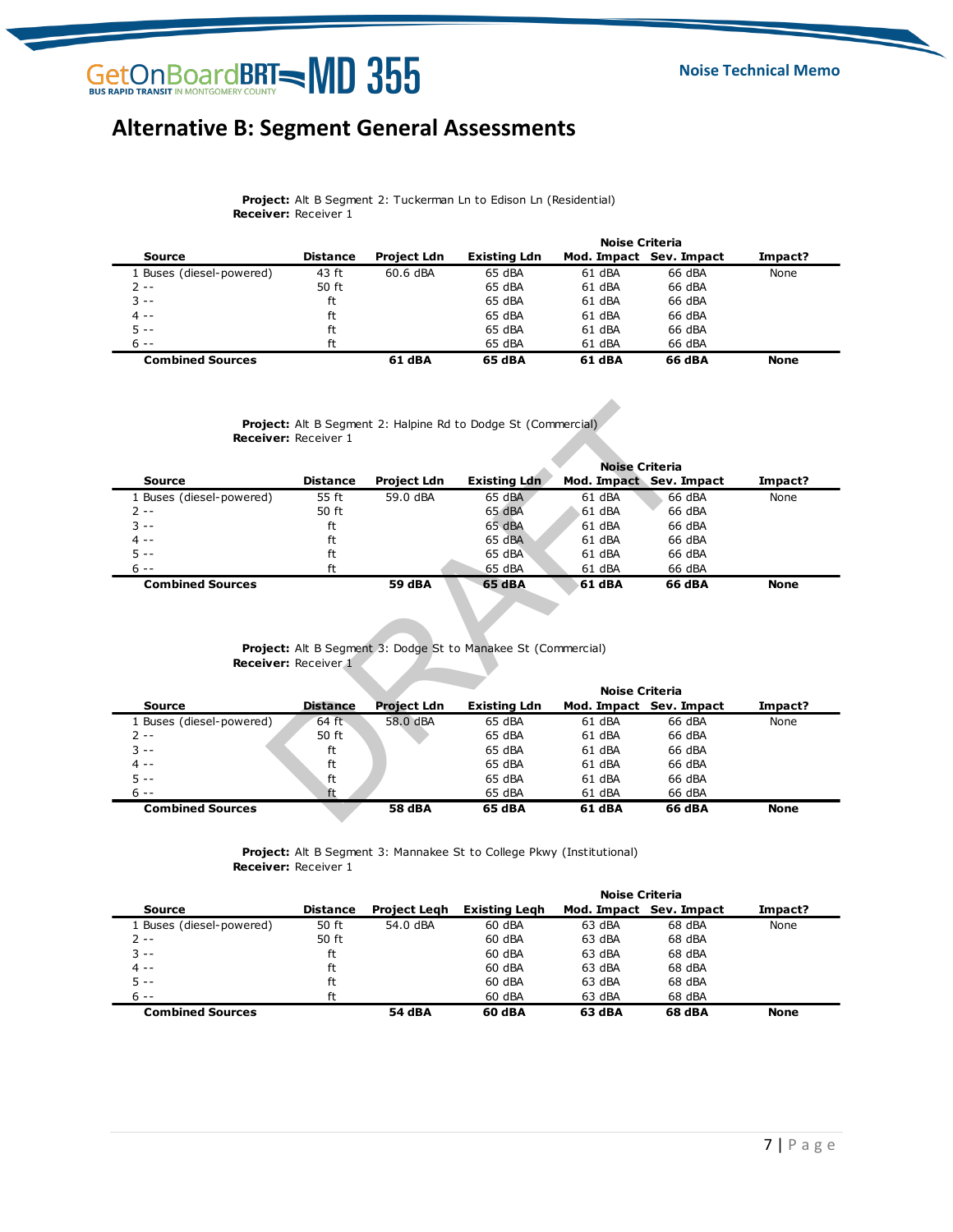| <b>Project:</b> Alt B Segment 4: Gude Dr to Shady Grove Rd (Commercial) Northside<br><b>Receiver: Receiver 1</b> |                 |                    |                     |                         |        |                        |  |  |
|------------------------------------------------------------------------------------------------------------------|-----------------|--------------------|---------------------|-------------------------|--------|------------------------|--|--|
|                                                                                                                  |                 |                    |                     | <b>Noise Criteria</b>   |        |                        |  |  |
| <b>Source</b>                                                                                                    | <b>Distance</b> | <b>Project Ldn</b> | <b>Existing Ldn</b> | Mod. Impact Sev. Impact |        | Impact?                |  |  |
| 1 Buses (diesel-powered)                                                                                         | 30 ft           | 62.9 dBA           | 65 dBA              | 61 dBA                  | 66 dBA | Moderate Impact        |  |  |
| $2 -$                                                                                                            | 50 ft           |                    | 65 dBA              | 61 dBA                  | 66 dBA |                        |  |  |
| $3 - -$                                                                                                          | ft              |                    | 65 dBA              | 61 dBA                  | 66 dBA |                        |  |  |
| $4 - -$                                                                                                          | ft              |                    | 65 dBA              | 61 dBA                  | 66 dBA |                        |  |  |
| $5 - -$                                                                                                          | ft              |                    | 65 dBA              | 61 dBA                  | 66 dBA |                        |  |  |
| $6 - -$                                                                                                          | ft              |                    | 65 dBA              | 61 dBA                  | 66 dBA |                        |  |  |
| <b>Combined Sources</b>                                                                                          |                 | 63 dBA             | 65 dBA              | 61 dBA                  | 66 dBA | <b>Moderate Impact</b> |  |  |

|                          | <b>Receiver: Receiver 1</b> | <b>Project:</b> Alt B Segment 4: Shady Grove Rd to Westland Dr (Commercial) |                     |                         |        |             |
|--------------------------|-----------------------------|-----------------------------------------------------------------------------|---------------------|-------------------------|--------|-------------|
|                          |                             |                                                                             |                     | <b>Noise Criteria</b>   |        |             |
| Source                   | <b>Distance</b>             | <b>Project Ldn</b>                                                          | <b>Existing Ldn</b> | Mod. Impact Sev. Impact |        | Impact?     |
| 1 Buses (diesel-powered) | 50 ft                       | 59.6 dBA                                                                    | 65 dBA              | 61 dBA                  | 66 dBA | None        |
| 2 --                     | 50 ft                       |                                                                             | 65 dBA              | 61 dBA                  | 66 dBA |             |
| $3 - -$                  | ft                          |                                                                             | 65 dBA              | 61 dBA                  | 66 dBA |             |
| $4 - -$                  | ft                          |                                                                             | 65 dBA              | $61$ dBA                | 66 dBA |             |
| $5 -$                    | ft                          |                                                                             | 65 dBA              | 61 dBA                  | 66 dBA |             |
| $6 - -$                  | ft                          |                                                                             | 65 dBA              | 61 dBA                  | 66 dBA |             |
| <b>Combined Sources</b>  |                             | 60 dBA                                                                      | 65 dBA              | 61 dBA                  | 66 dBA | <b>None</b> |
|                          |                             |                                                                             |                     |                         |        |             |

| Source                   | Distance                    | Project Lan         | Existing Ldn                                                                                | Mod. Impact Sev. Impact |                         | Impact?     |  |
|--------------------------|-----------------------------|---------------------|---------------------------------------------------------------------------------------------|-------------------------|-------------------------|-------------|--|
| 1 Buses (diesel-powered) | 50 ft                       | 59.6 dBA            | 65 dBA                                                                                      | 61 dBA                  | 66 dBA                  | None        |  |
| 2 --                     | 50 ft                       |                     | 65 dBA                                                                                      | 61 dBA                  | 66 dBA                  |             |  |
| $3 - -$                  | ft                          |                     | 65 dBA                                                                                      | 61 dBA                  | 66 dBA                  |             |  |
| $4 -$                    | ft                          |                     | 65 dBA                                                                                      | $61$ dBA                | 66 dBA                  |             |  |
| $5 -$                    | ft                          |                     | 65 dBA                                                                                      | 61 dBA                  | 66 dBA                  |             |  |
| $6 -$                    | ft                          |                     | 65 dBA                                                                                      | 61 dBA                  | 66 dBA                  |             |  |
| <b>Combined Sources</b>  |                             | 60 dBA              | 65 dBA                                                                                      | 61 dBA                  | <b>66 dBA</b>           | <b>None</b> |  |
|                          | <b>Receiver: Receiver 1</b> |                     | Project: Alt B Segment 4: W Deer Park to Education Blvd (Outdoor - Park and Hospice Center) | <b>Noise Criteria</b>   |                         |             |  |
| <b>Source</b>            | <b>Distance</b>             | <b>Project Legh</b> | <b>Existing Legh</b>                                                                        |                         | Mod. Impact Sev. Impact | Impact?     |  |
| 1 Buses (diesel-powered) | 30 ft                       | 57.3 dBA            | 60 dBA                                                                                      | 58 dBA                  | 63 dBA                  | None        |  |
| 2 --                     | 50 ft                       |                     | 60 dBA                                                                                      | 58 dBA                  | 63 dBA                  |             |  |
| $3 - -$                  | ft                          |                     | $60$ dBA                                                                                    | 58 dBA                  | 63 dBA                  |             |  |
| 4 --                     | ft                          |                     | 60 dBA                                                                                      | 58 dBA                  | 63 dBA                  |             |  |
| $5 -$                    | ft                          |                     | 60 dBA                                                                                      | 58 dBA                  | 63 dBA                  |             |  |
| $6 - -$                  | ft                          |                     | 60 dBA                                                                                      | 58 dBA                  | 63 dBA                  |             |  |
| <b>Combined Sources</b>  |                             | <b>57 dBA</b>       | <b>60 dBA</b>                                                                               | <b>58 dBA</b>           | 63 dBA                  | <b>None</b> |  |
|                          |                             |                     |                                                                                             |                         |                         |             |  |

| <b>Project:</b> Alt B Segment 5: Summit Av to Fulks Corner Ave (Institutional - Church)<br><b>Receiver: Receiver 1</b> |                 |                     |                      |                         |        |             |  |  |  |
|------------------------------------------------------------------------------------------------------------------------|-----------------|---------------------|----------------------|-------------------------|--------|-------------|--|--|--|
|                                                                                                                        |                 |                     |                      | <b>Noise Criteria</b>   |        |             |  |  |  |
| <b>Source</b>                                                                                                          | <b>Distance</b> | <b>Project Legh</b> | <b>Existing Legh</b> | Mod. Impact Sev. Impact |        | Impact?     |  |  |  |
| 1 Buses (diesel-powered)                                                                                               | $25$ ft         | 58.5 dBA            | 60 dBA               | 63 dBA                  | 68 dBA | None        |  |  |  |
| $2 - -$                                                                                                                | 50 ft           |                     | 60 dBA               | 63 dBA                  | 68 dBA |             |  |  |  |
| $3 - -$                                                                                                                | ft              |                     | 60 dBA               | 63 dBA                  | 68 dBA |             |  |  |  |
| $4 - -$                                                                                                                | ft              |                     | 60 dBA               | 63 dBA                  | 68 dBA |             |  |  |  |
| $5 - -$                                                                                                                | ft              |                     | 60 dBA               | 63 dBA                  | 68 dBA |             |  |  |  |
| $6 - -$                                                                                                                | ft              |                     | 60 dBA               | 63 dBA                  | 68 dBA |             |  |  |  |
| <b>Combined Sources</b>                                                                                                |                 | 59 dBA              | 60 dBA               | 63 dBA                  | 68 dBA | <b>None</b> |  |  |  |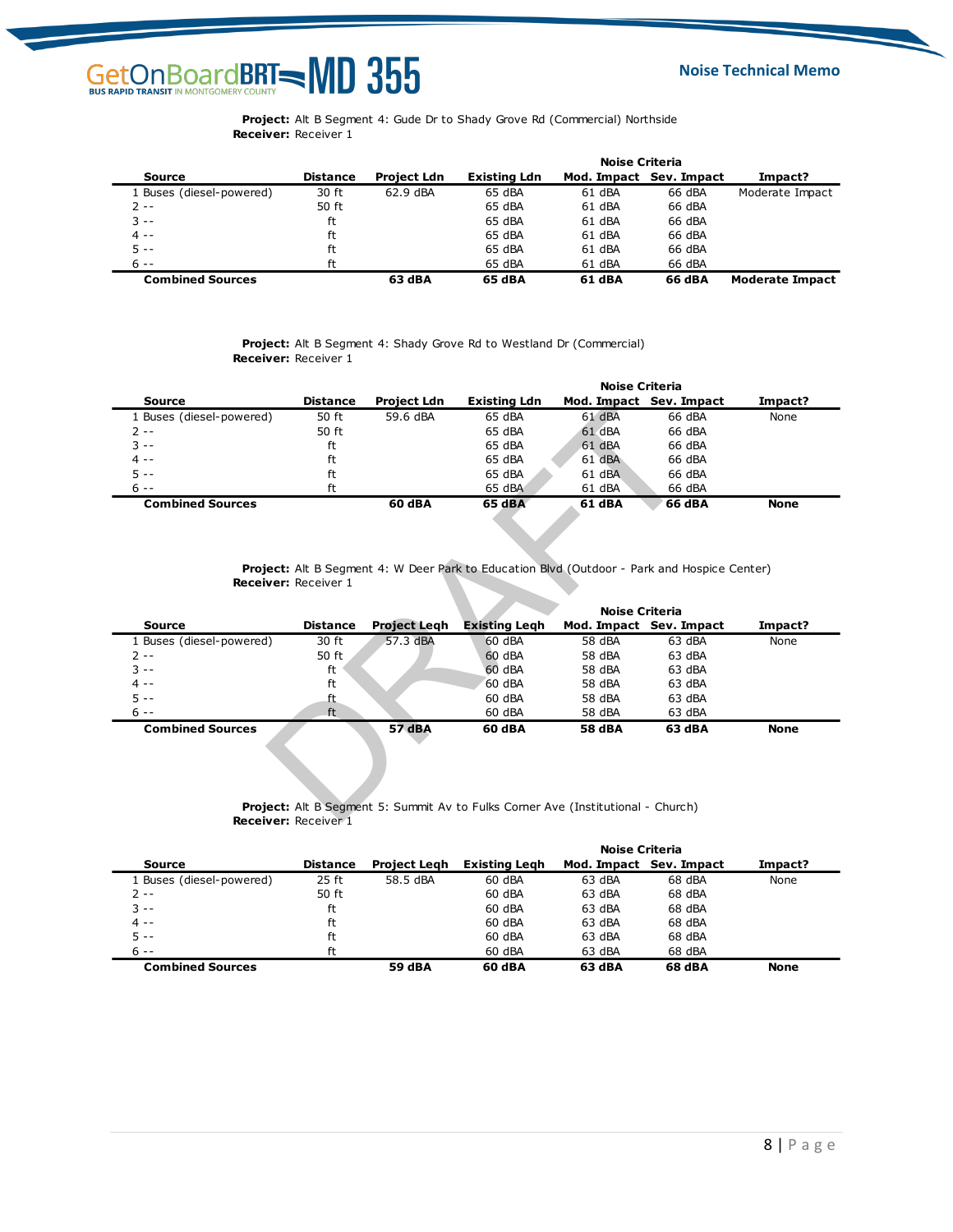| <b>Receiver: Receiver 1</b> |                 |                    |                       |                         |        |             |  |
|-----------------------------|-----------------|--------------------|-----------------------|-------------------------|--------|-------------|--|
|                             |                 |                    | <b>Noise Criteria</b> |                         |        |             |  |
| <b>Source</b>               | <b>Distance</b> | <b>Project Ldn</b> | <b>Existing Ldn</b>   | Mod. Impact Sev. Impact |        | Impact?     |  |
| 1 Buses (diesel-powered)    | 50 ft           | 59.6 dBA           | 65 dBA                | 61 dBA                  | 66 dBA | None        |  |
| $2 -$                       | 50 ft           |                    | 65 dBA                | 61 dBA                  | 66 dBA |             |  |
| $3 - -$                     | ft              |                    | 65 dBA                | 61 dBA                  | 66 dBA |             |  |
| $4 - -$                     | ft              |                    | 65 dBA                | 61 dBA                  | 66 dBA |             |  |
| $5 - -$                     | ft              |                    | 65 dBA                | 61 dBA                  | 66 dBA |             |  |
| $6 - -$                     | ft              |                    | 65 dBA                | 61 dBA                  | 66 dBA |             |  |
| <b>Combined Sources</b>     |                 | 60 dBA             | 65 dBA                | 61 dBA                  | 66 dBA | <b>None</b> |  |

| <b>Project:</b> Alt B Segment 6: Christopher Ave to High Point Drive (Commercial)<br><b>Receiver: Receiver 1</b> |                 |                    |                     |                         |        |             |  |  |
|------------------------------------------------------------------------------------------------------------------|-----------------|--------------------|---------------------|-------------------------|--------|-------------|--|--|
|                                                                                                                  |                 |                    |                     | <b>Noise Criteria</b>   |        |             |  |  |
| Source                                                                                                           | <b>Distance</b> | <b>Project Ldn</b> | <b>Existing Ldn</b> | Mod. Impact Sev. Impact |        | Impact?     |  |  |
| 1 Buses (diesel-powered)                                                                                         | 64 ft           | 58.0 dBA           | 65 dBA              | 61 dBA                  | 66 dBA | None        |  |  |
| 2 --                                                                                                             | 50 ft           |                    | 65 dBA              | 61 dBA                  | 66 dBA |             |  |  |
| $3 - -$                                                                                                          | ft              |                    | 65 dBA              | 61 dBA                  | 66 dBA |             |  |  |
| $4 - -$                                                                                                          | ft              |                    | 65 dBA              | $61$ dBA                | 66 dBA |             |  |  |
| $5 -$                                                                                                            | ft              |                    | 65 dBA              | 61 dBA                  | 66 dBA |             |  |  |
| $6 - -$                                                                                                          | ft              |                    | 65 dBA              | 61 dBA                  | 66 dBA |             |  |  |
| <b>Combined Sources</b>                                                                                          |                 | 58 dBA             | 65 dBA              | 61 dBA                  | 66 dBA | <b>None</b> |  |  |
|                                                                                                                  |                 |                    |                     |                         |        |             |  |  |

| Source                   | Distance                    | Project Lan        | Existing Ldn                                                                      |                       | Mod. Impact Sev. Impact | Impact?     |
|--------------------------|-----------------------------|--------------------|-----------------------------------------------------------------------------------|-----------------------|-------------------------|-------------|
| 1 Buses (diesel-powered) | 64 ft                       | 58.0 dBA           | 65 dBA                                                                            | 61 dBA                | 66 dBA                  | None        |
| $2 - -$                  | 50 ft                       |                    | 65 dBA                                                                            | 61 dBA                | 66 dBA                  |             |
| $3 - -$                  | ft                          |                    | 65 dBA                                                                            | 61 dBA                | 66 dBA                  |             |
| 4 --                     | ft                          |                    | 65 dBA                                                                            | 61 dBA                | 66 dBA                  |             |
| $5 -$                    | ft                          |                    | 65 dBA                                                                            | 61 dBA                | 66 dBA                  |             |
| $6 - -$                  | ft                          |                    | 65 dBA                                                                            | 61 dBA                | 66 dBA                  |             |
| <b>Combined Sources</b>  |                             | <b>58 dBA</b>      | 65 dBA                                                                            | 61 dBA                | <b>66 dBA</b>           | <b>None</b> |
|                          |                             |                    |                                                                                   |                       |                         |             |
|                          |                             |                    |                                                                                   |                       |                         |             |
|                          | <b>Receiver: Receiver 1</b> |                    | <b>Project:</b> Alt B Segment 6: High Point Dr to Gunnars Branch Rd (Residential) |                       |                         |             |
|                          |                             |                    |                                                                                   |                       |                         |             |
|                          |                             |                    |                                                                                   | <b>Noise Criteria</b> |                         |             |
| <b>Source</b>            | <b>Distance</b>             | <b>Project Ldn</b> | <b>Existing Ldn</b>                                                               |                       | Mod. Impact Sev. Impact | Impact?     |
|                          |                             |                    |                                                                                   |                       |                         |             |
| 1 Buses (diesel-powered) | 50 ft                       | 59.6 dBA           | 65 dBA                                                                            | 61 dBA                | 66 dBA                  | None        |
| $2 - -$                  | 50 ft                       |                    | 65 dBA                                                                            | 61 dBA                | 66 dBA                  |             |
| $3 - -$                  | ft                          |                    | 65 dBA                                                                            | 61 dBA                | 66 dBA                  |             |
| 4 --                     | ft                          |                    | 65 dBA                                                                            | 61 dBA                | 66 dBA                  |             |
| $5 - -$                  | ft                          |                    | 65 dBA                                                                            | 61 dBA                | 66 dBA                  |             |
| $6 - -$                  | ft                          |                    | 65 dBA                                                                            | 61 dBA                | 66 dBA                  |             |
| <b>Combined Sources</b>  |                             | 60 dBA             | 65 dBA                                                                            | 61 dBA                | <b>66 dBA</b>           | <b>None</b> |
|                          |                             |                    |                                                                                   |                       |                         |             |
|                          |                             |                    |                                                                                   |                       |                         |             |
|                          |                             |                    |                                                                                   |                       |                         |             |
|                          |                             |                    |                                                                                   |                       |                         |             |
|                          |                             |                    |                                                                                   |                       |                         |             |
|                          |                             |                    |                                                                                   |                       |                         |             |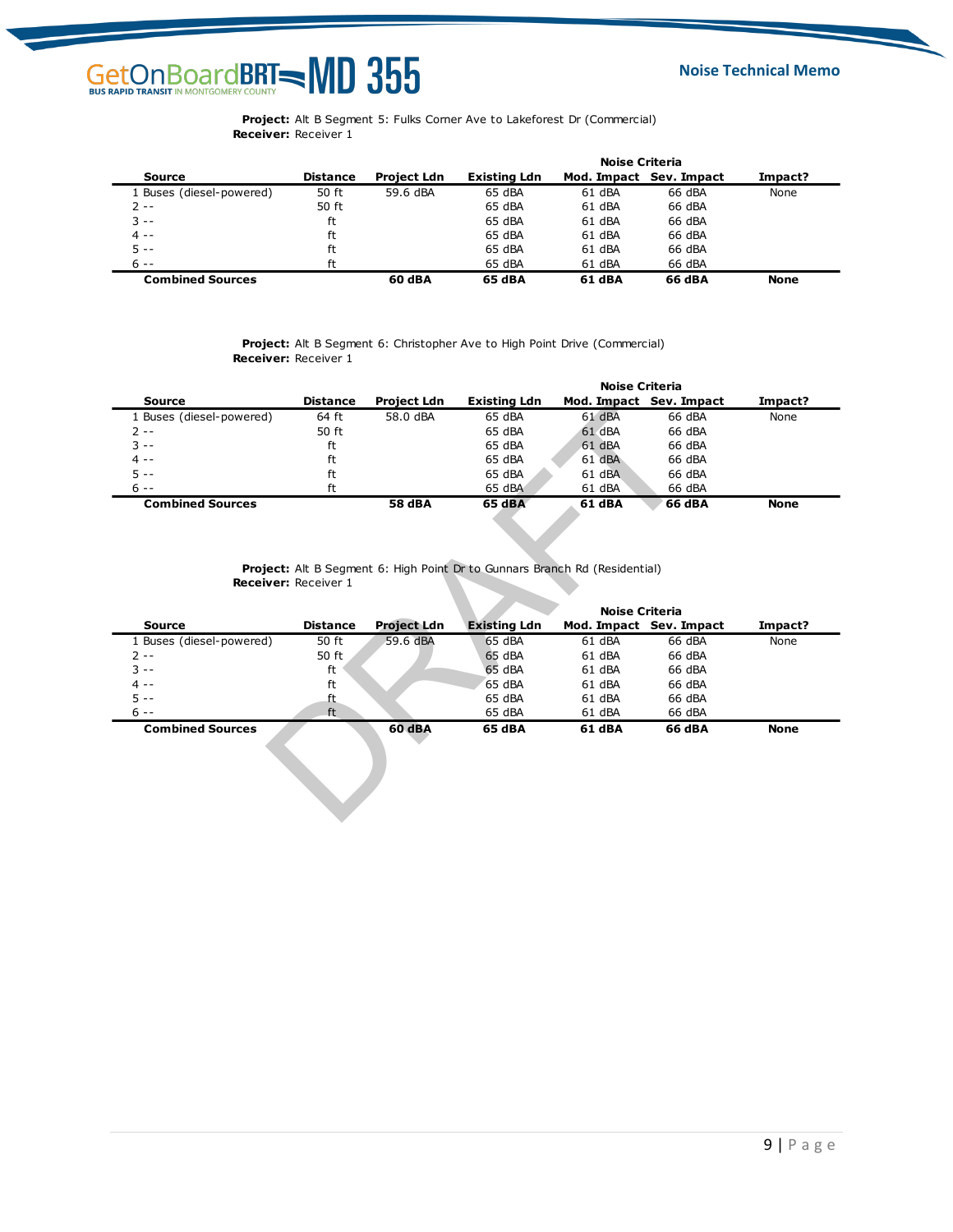### **Alternative C: Segment General Assessments**

| <b>Receiver: Receiver 1</b> |                 |                    |              |                         |        |             |  |
|-----------------------------|-----------------|--------------------|--------------|-------------------------|--------|-------------|--|
|                             |                 |                    |              | <b>Noise Criteria</b>   |        |             |  |
| Source                      | <b>Distance</b> | <b>Project Ldn</b> | Existing Ldn | Mod. Impact Sev. Impact |        | Impact?     |  |
| 1 Buses (diesel-powered)    | $100$ ft        | 55.1 dBA           | 65 dBA       | 61 dBA                  | 66 dBA | None        |  |
| $2 - -$                     | 50 ft           |                    | 65 dBA       | 61 dBA                  | 66 dBA |             |  |
| $3 - -$                     | ft              |                    | 65 dBA       | 61 dBA                  | 66 dBA |             |  |
| $4 - -$                     | ft              |                    | 65 dBA       | 61 dBA                  | 66 dBA |             |  |
| $5 - -$                     | ft              |                    | 65 dBA       | 61 dBA                  | 66 dBA |             |  |
| $6 - -$                     | ft              |                    | 65 dBA       | 61 dBA                  | 66 dBA |             |  |
| <b>Combined Sources</b>     |                 | 55 dBA             | 65 dBA       | 61 dBA                  | 66 dBA | <b>None</b> |  |

| <b>Project:</b> Alt C Segment 2; Strathmore Ave to Flanders Ave/Wickshire Way (Residential)<br><b>Receiver: Receiver 1</b> |                 |                    |                     |                         |        |             |  |  |
|----------------------------------------------------------------------------------------------------------------------------|-----------------|--------------------|---------------------|-------------------------|--------|-------------|--|--|
|                                                                                                                            |                 |                    |                     | <b>Noise Criteria</b>   |        |             |  |  |
| <b>Source</b>                                                                                                              | <b>Distance</b> | <b>Project Ldn</b> | <b>Existing Ldn</b> | Mod. Impact Sev. Impact |        | Impact?     |  |  |
| 1 Buses (diesel-powered)                                                                                                   | 55 ft           | 59.0 dBA           | 65 dBA              | 61 dBA                  | 66 dBA | None        |  |  |
| $2 - -$                                                                                                                    | 50 ft           |                    | 65 dBA              | 61 dBA                  | 66 dBA |             |  |  |
| $3 - -$                                                                                                                    | ft              |                    | 65 dBA              | 61 dBA                  | 66 dBA |             |  |  |
| $4 - -$                                                                                                                    | ft              |                    | 65 dBA              | 61 dBA                  | 66 dBA |             |  |  |
| $5 - -$                                                                                                                    | ft              |                    | 65 dBA              | 61 dBA                  | 66 dBA |             |  |  |
| $6 - -$                                                                                                                    | ft              |                    | 65 dBA              | 61 dBA                  | 66 dBA |             |  |  |
| <b>Combined Sources</b>                                                                                                    |                 | 59 dBA             | 65 dBA              | 61 dBA                  | 66 dBA | <b>None</b> |  |  |

#### **Project:** Alt C Segment 2: Stathmore to Dodge St (Commercial) **Receiver:** Receiver 1

|                          | <b>Receiver: Receiver 1</b> |                    | <b>Project:</b> Alt C Segment 2; Strathmore Ave to Flanders Ave/Wickshire Way (Residential) |                         |        |             |
|--------------------------|-----------------------------|--------------------|---------------------------------------------------------------------------------------------|-------------------------|--------|-------------|
|                          |                             |                    |                                                                                             |                         |        |             |
|                          |                             |                    |                                                                                             | <b>Noise Criteria</b>   |        |             |
| <b>Source</b>            | <b>Distance</b>             | Project Ldn        | <b>Existing Ldn</b>                                                                         | Mod. Impact Sev. Impact |        | Impact?     |
| 1 Buses (diesel-powered) | 55 ft                       | 59.0 dBA           | 65 dBA                                                                                      | 61 dBA                  | 66 dBA | None        |
| 2 --                     | 50 ft                       |                    | 65 dBA                                                                                      | 61 dBA                  | 66 dBA |             |
| $3 - -$                  | ft                          |                    | 65 dBA                                                                                      | $61$ dBA                | 66 dBA |             |
| 4 --                     | ft                          |                    | 65 dBA                                                                                      | $61$ dBA                | 66 dBA |             |
| $5 -$                    | ft                          |                    | 65 dBA                                                                                      | 61 dBA                  | 66 dBA |             |
| $6 -$                    | ft                          |                    | 65 dBA                                                                                      | 61 dBA                  | 66 dBA |             |
| <b>Combined Sources</b>  |                             | <b>59 dBA</b>      | 65 dBA                                                                                      | 61 dBA                  | 66 dBA | <b>None</b> |
|                          |                             |                    |                                                                                             |                         |        |             |
|                          |                             |                    |                                                                                             |                         |        |             |
|                          |                             |                    |                                                                                             |                         |        |             |
|                          |                             |                    |                                                                                             |                         |        |             |
|                          |                             |                    |                                                                                             |                         |        |             |
|                          |                             |                    | <b>Project:</b> Alt C Segment 2: Stathmore to Dodge St (Commercial)                         |                         |        |             |
|                          | Receiver: Receiver 1        |                    |                                                                                             |                         |        |             |
|                          |                             |                    |                                                                                             | <b>Noise Criteria</b>   |        |             |
| <b>Source</b>            | <b>Distance</b>             | <b>Project Ldn</b> | <b>Existing Ldn</b>                                                                         | Mod. Impact Sev. Impact |        | Impact?     |
| 1 Buses (diesel-powered) | $50$ ft                     | 59.6 dBA           | 65 dBA                                                                                      | 61 dBA                  | 66 dBA | None        |
| $2 - -$                  | 50 ft                       |                    | 65 dBA                                                                                      | $61$ dBA                | 66 dBA |             |
| ว --                     | ft                          |                    | 65 dBA                                                                                      | 61 dBA                  | 66 dBA |             |
| 4 --                     | ft                          |                    | 65 dBA                                                                                      | 61 dBA                  | 66 dBA |             |
| $5 -$                    | ft                          |                    | 65 dBA                                                                                      | 61 dBA                  | 66 dBA |             |
| $6 -$                    | ft                          |                    | 65 dBA                                                                                      | 61 dBA                  | 66 dBA |             |
| <b>Combined Sources</b>  |                             | <b>60 dBA</b>      | 65 dBA                                                                                      | 61 dBA                  | 66 dBA | <b>None</b> |

#### **Project:** Alt C Segment 2: Halpine Rd to First Street (Commercial) **Receiver:** Receiver 1

| <b>Project:</b> Alt C Segment 2: Halpine Rd to First Street (Commercial)<br><b>Receiver: Receiver 1</b> |                 |                    |                     |                         |        |             |  |  |
|---------------------------------------------------------------------------------------------------------|-----------------|--------------------|---------------------|-------------------------|--------|-------------|--|--|
|                                                                                                         | Noise Criteria  |                    |                     |                         |        |             |  |  |
| Source                                                                                                  | <b>Distance</b> | <b>Project Ldn</b> | <b>Existing Ldn</b> | Mod. Impact Sev. Impact |        | Impact?     |  |  |
| 1 Buses (diesel-powered)                                                                                | 50 ft           | 59.6 dBA           | 65 dBA              | $61$ dBA                | 66 dBA | None        |  |  |
| $2 -$                                                                                                   | 50 ft           |                    | 65 dBA              | 61 dBA                  | 66 dBA |             |  |  |
| $3 - -$                                                                                                 | ft              |                    | 65 dBA              | 61 dBA                  | 66 dBA |             |  |  |
| $4 -$                                                                                                   | ft              |                    | 65 dBA              | 61 dBA                  | 66 dBA |             |  |  |
| $5 - -$                                                                                                 | ft              |                    | 65 dBA              | 61 dBA                  | 66 dBA |             |  |  |
| $6 - -$                                                                                                 | ft              |                    | 65 dBA              | 61 dBA                  | 66 dBA |             |  |  |
| <b>Combined Sources</b>                                                                                 |                 | 60 dBA             | 65 dBA              | 61 dBA                  | 66 dBA | <b>None</b> |  |  |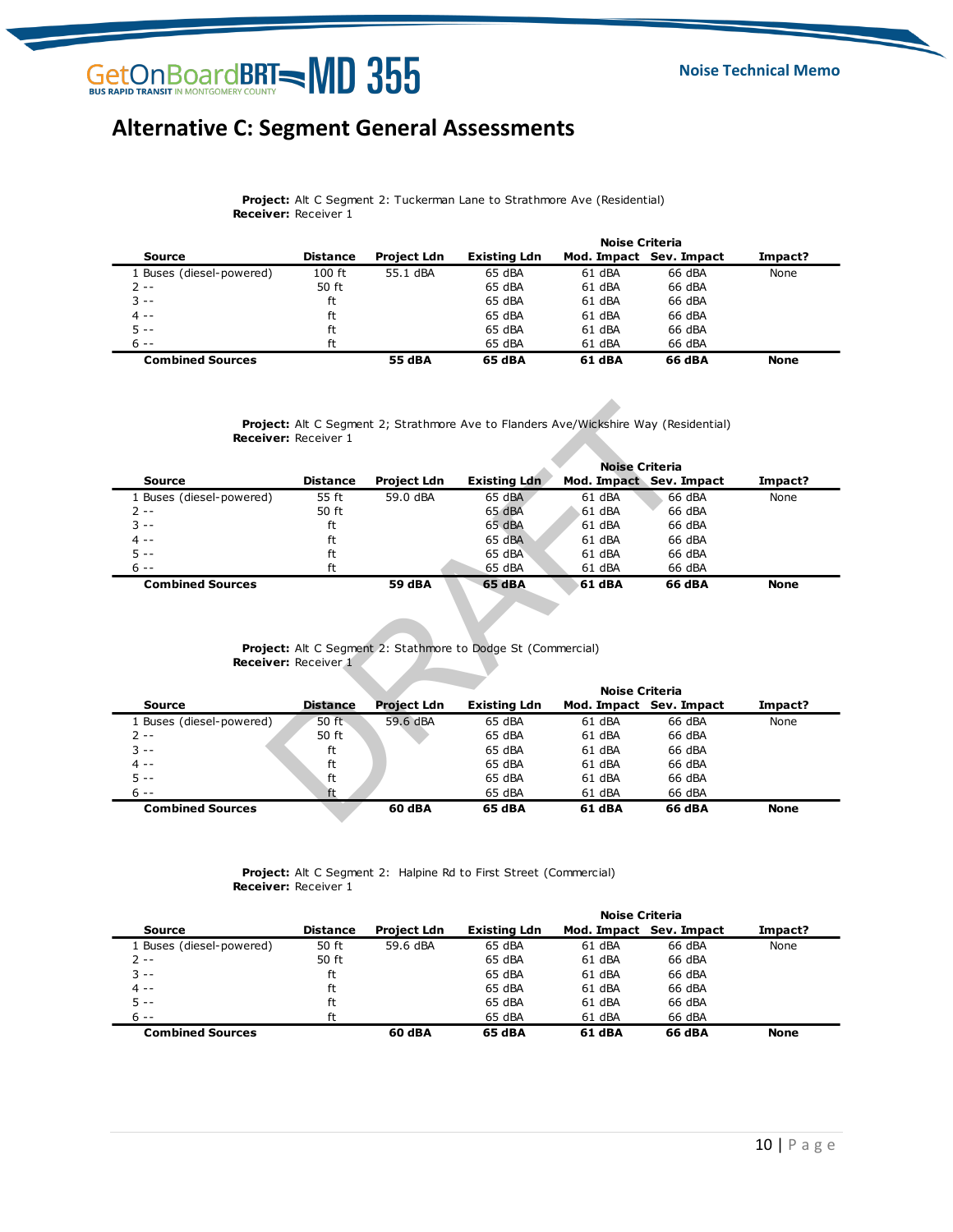| <b>Receiver: Receiver 1</b> |                 |                    |                     |                         |        |             |  |  |
|-----------------------------|-----------------|--------------------|---------------------|-------------------------|--------|-------------|--|--|
|                             |                 |                    |                     | <b>Noise Criteria</b>   |        |             |  |  |
| <b>Source</b>               | <b>Distance</b> | <b>Project Ldn</b> | <b>Existing Ldn</b> | Mod. Impact Sev. Impact |        | Impact?     |  |  |
| 1 Buses (diesel-powered)    | 50 ft           | 59.6 dBA           | 65 dBA              | 61 dBA                  | 66 dBA | None        |  |  |
| $2 - -$                     | 50 ft           |                    | 65 dBA              | 61 dBA                  | 66 dBA |             |  |  |
| $3 - -$                     | ft              |                    | 65 dBA              | 61 dBA                  | 66 dBA |             |  |  |
| $4 - -$                     | ft              |                    | 65 dBA              | 61 dBA                  | 66 dBA |             |  |  |
| $5 - -$                     | ft              |                    | 65 dBA              | 61 dBA                  | 66 dBA |             |  |  |
| $6 - -$                     | ft              |                    | 65 dBA              | 61 dBA                  | 66 dBA |             |  |  |
| <b>Combined Sources</b>     |                 | 60 dBA             | 65 dBA              | 61 dBA                  | 66 dBA | <b>None</b> |  |  |

| <b>Project:</b> Alt C Segment 4: College Pkwy to Redland Rd (Residentiial)<br><b>Receiver: Receiver 1</b> |                 |                    |                     |                                           |        |             |  |  |
|-----------------------------------------------------------------------------------------------------------|-----------------|--------------------|---------------------|-------------------------------------------|--------|-------------|--|--|
| Source                                                                                                    | <b>Distance</b> | <b>Project Ldn</b> | <b>Existing Ldn</b> | Noise Criteria<br>Mod. Impact Sev. Impact |        | Impact?     |  |  |
| 1 Buses (diesel-powered)                                                                                  | 80 ft           | 56.5 dBA           | 65 dBA              | 61 dBA                                    | 66 dBA | None        |  |  |
| $2 -$                                                                                                     | 50 ft           |                    | 65 dBA              | 61 dBA                                    | 66 dBA |             |  |  |
| $3 - -$                                                                                                   | ft              |                    | 65 dBA              | 61 dBA                                    | 66 dBA |             |  |  |
| $4 - -$                                                                                                   | ft              |                    | 65 dBA              | $61$ dBA                                  | 66 dBA |             |  |  |
| $5 -$                                                                                                     | ft              |                    | 65 dBA              | 61 dBA                                    | 66 dBA |             |  |  |
| $6 - -$                                                                                                   | ft              |                    | 65 dBA              | 61 dBA                                    | 66 dBA |             |  |  |
| <b>Combined Sources</b>                                                                                   |                 | 57 dBA             | 65 dBA              | 61 dBA                                    | 66 dBA | <b>None</b> |  |  |

| <b>Source</b>                                                                 | Noise Criteria              |                     |                                                                                        |                                                  |               |             |  |
|-------------------------------------------------------------------------------|-----------------------------|---------------------|----------------------------------------------------------------------------------------|--------------------------------------------------|---------------|-------------|--|
|                                                                               | <b>Distance</b>             | Project Ldn         | <b>Existing Ldn</b>                                                                    | Mod. Impact Sev. Impact                          |               | Impact?     |  |
| 1 Buses (diesel-powered)                                                      | 80 ft                       | 56.5 dBA            | 65 dBA                                                                                 | 61 dBA                                           | 66 dBA        | None        |  |
| $2 -$                                                                         | 50 ft                       |                     | 65 dBA                                                                                 | 61 dBA                                           | 66 dBA        |             |  |
| $3 - -$                                                                       | ft                          |                     | 65 dBA                                                                                 | 61 dBA                                           | 66 dBA        |             |  |
| $4 -$                                                                         | ft                          |                     | 65 dBA                                                                                 | 61 dBA                                           | 66 dBA        |             |  |
| $5 -$                                                                         | ft                          |                     | 65 dBA                                                                                 | 61 dBA                                           | 66 dBA        |             |  |
| $6 - -$                                                                       | ft                          |                     | 65 dBA                                                                                 | 61 dBA                                           | 66 dBA        |             |  |
| <b>Combined Sources</b>                                                       |                             | <b>57 dBA</b>       | 65 dBA                                                                                 | <b>61 dBA</b>                                    | <b>66 dBA</b> | <b>None</b> |  |
|                                                                               |                             |                     |                                                                                        |                                                  |               |             |  |
|                                                                               | <b>Receiver: Receiver 1</b> |                     | Project: Alt C Segment 4: Ridgemont Rd to Shady Grove Blvd (Institutional - King Farm) |                                                  |               |             |  |
|                                                                               |                             |                     |                                                                                        |                                                  |               |             |  |
| <b>Source</b>                                                                 | <b>Distance</b>             | <b>Project Legh</b> | <b>Existing Legh</b>                                                                   | <b>Noise Criteria</b><br>Mod. Impact Sev. Impact |               | Impact?     |  |
|                                                                               | $100$ ft                    | 49.5 dBA            | 60 dBA                                                                                 | 63 dBA                                           | 68 dBA        | None        |  |
|                                                                               | 50 ft                       |                     | 60 dBA                                                                                 | 63 dBA                                           | 68 dBA        |             |  |
|                                                                               | ft                          |                     | 60 dBA                                                                                 | 63 dBA                                           | 68 dBA        |             |  |
|                                                                               | ft                          |                     | 60 dBA                                                                                 | 63 dBA                                           | 68 dBA        |             |  |
|                                                                               | ft                          |                     | 60 dBA                                                                                 | 63 dBA                                           | 68 dBA        |             |  |
| 1 Buses (diesel-powered)<br>$2 - -$<br>$3 - -$<br>$4 -$<br>$5 - -$<br>$6 - -$ | ft                          |                     | 60 dBA                                                                                 | 63 dBA                                           | 68 dBA        |             |  |

#### **Project:** Alt C Segment 4: Westland Dr to Education Blvd (Institutional - Church) **Receiver:** Receiver 1

| <b>Project:</b> Alt C Segment 4: Westland Dr to Education Blvd (Institutional - Church)<br><b>Receiver: Receiver 1</b> |                 |                     |                      |                         |        |             |  |  |
|------------------------------------------------------------------------------------------------------------------------|-----------------|---------------------|----------------------|-------------------------|--------|-------------|--|--|
|                                                                                                                        |                 | Noise Criteria      |                      |                         |        |             |  |  |
| Source                                                                                                                 | <b>Distance</b> | <b>Project Legh</b> | <b>Existing Legh</b> | Mod. Impact Sev. Impact |        | Impact?     |  |  |
| 1 Buses (diesel-powered)                                                                                               | 50 ft           | 54.0 dBA            | 60 dBA               | 63 dBA                  | 68 dBA | None        |  |  |
| $2 - -$                                                                                                                | 50 ft           |                     | 60 dBA               | 63 dBA                  | 68 dBA |             |  |  |
| $3 - -$                                                                                                                | ft              |                     | 60 dBA               | 63 dBA                  | 68 dBA |             |  |  |
| $4 -$                                                                                                                  | ft              |                     | 60 dBA               | 63 dBA                  | 68 dBA |             |  |  |
| $5 -$                                                                                                                  | ft              |                     | 60 dBA               | 63 dBA                  | 68 dBA |             |  |  |
| $6 - -$                                                                                                                | ft              |                     | 60 dBA               | 63 dBA                  | 68 dBA |             |  |  |
| <b>Combined Sources</b>                                                                                                |                 | 54 dBA              | 60 dBA               | 63 dBA                  | 68 dBA | <b>None</b> |  |  |